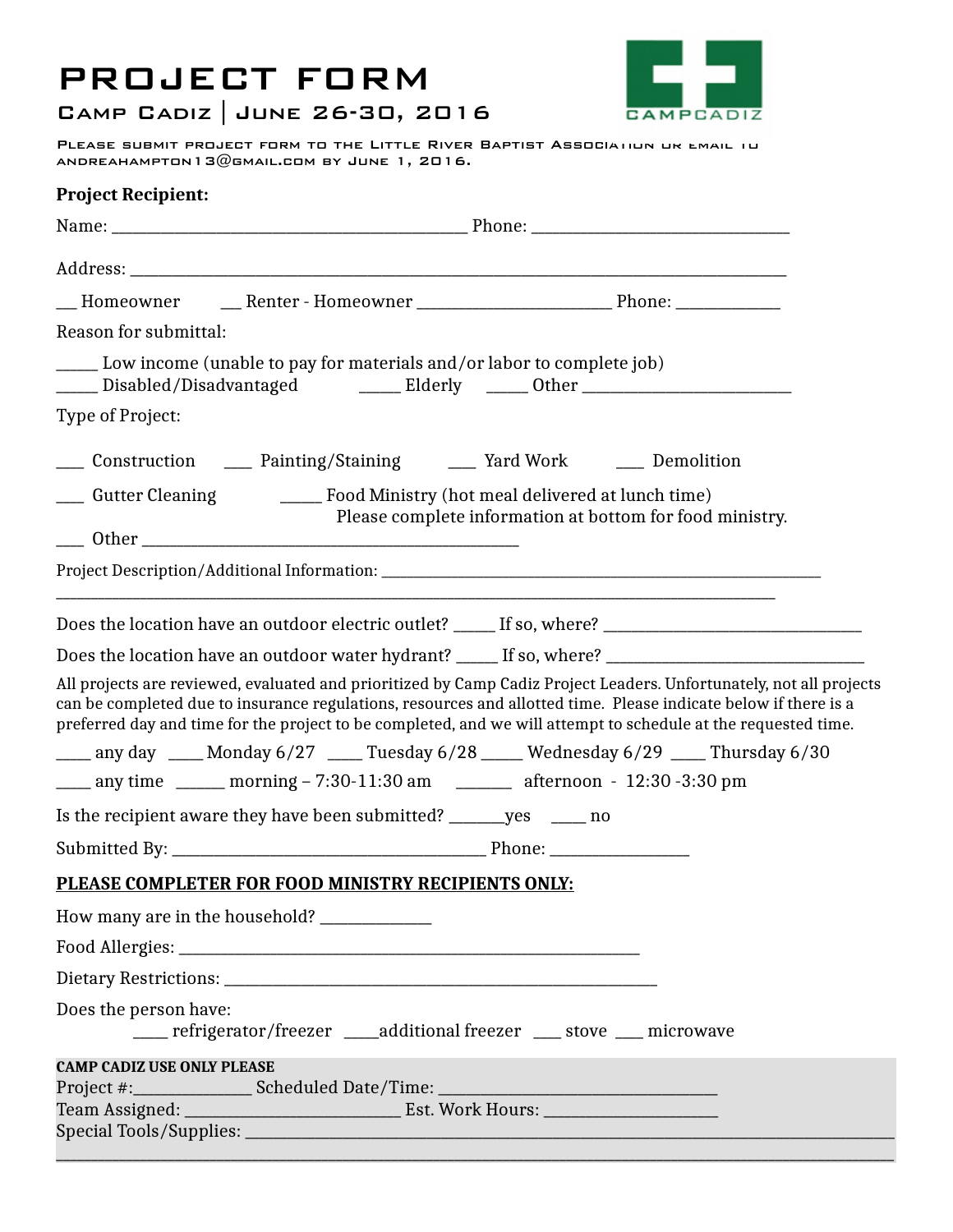**Please sign the release on the back of this page**.